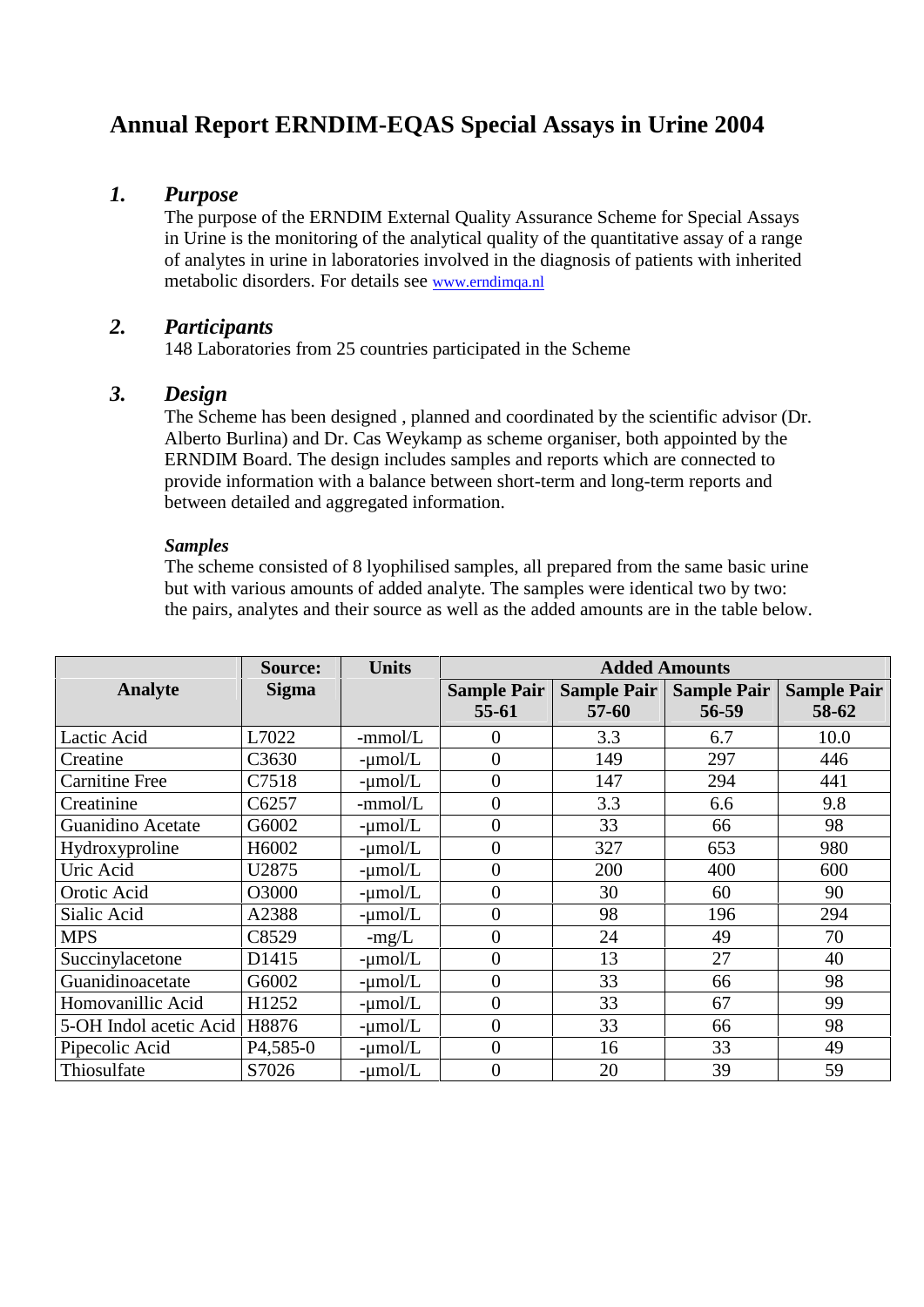#### *Reports*

All data-transfer, the submission of data as well as the request of reports proceeded via the interactive website www.erndimqa.nl

An important characteristic of the website is that it supplies short-term and long-term reports. Short-term reports are associated with the four individual specimens, for each of which there has been a specific deadline in the year 2004. Two weeks after the respective deadlines participants could request their reports and as such had four times up-to-date information on their analytical performance. Although technically not required (the website can work with a delay time zero) a delay time of 14 days has been chosen to enable the scientific advisor to inspect the results and add his comment to the report. Contrary to the fast short-term report is the annual long-term report. The annual report is based on the design-anchored connection between samples which enables to report a range of analytical parameters (accuracy, precision, linearity, recovery and interlab dispersion) once an annual cycle has been completed. The annual report is discussed below.

A second important characteristic of the website is the wide range in aggregation of results which permits labs to make an individual choice for detailed and/or aggregated reports. The most detailed report which can be requested from the website is the "Analyte in Detail" which shows results of a specific analyte in a specific sample (120 such Analyte-in-Detail-reports can be requested in the 2004 cycle). A more condensed report in the "Cycle Review" which summarizes the performance of all analytes in a specific sample (8 such Cycle-Review-Reports can be requested in 2004). The highest degree of aggregation has the Annual Report which summarizes the performance of all analytes of all 8 samples (1 such Annual-Report can be requested in 2004).

### 4. *Discussion of Results in the Annual Report 2004*

In this part the results as seen in the annual report 2004 will be discussed. Subsequently we will regard accuracy, recovery, precision, linearity, interlab CV and crosssectional relations. Please print your annual report from the Interactive Website when you read the "guided tour" below and keep in mind that we only discuss the results of "all labs": it is up to you to inspect and interpret the specific results of your laboratory.

#### *4.1 Accuracy*

A first approach to describe accuracy is to compare the mean outcome of the eight samples in your lab with the mean of all labs. This is done in the first columns of the annual report. It can be seen that for 5-OH-Indolacetic acid the mean outcome of all labs is 56.6 micromol/liter

#### *4.2 Recovery*

A second approach to describe accuracy is the percentage recovery of added analyte. In this approach it is assumed that the recovery of the weighed quantities is the target value. The correlation between weighed quantities as added to the samples (on the x axis) and your measured quantities (on the y-axis) has been calculated. The slope of the correlation multiplied with 100% is your recovery of added amounts. Outcome for your lab in comparison to median outcome of all labs is shown in the column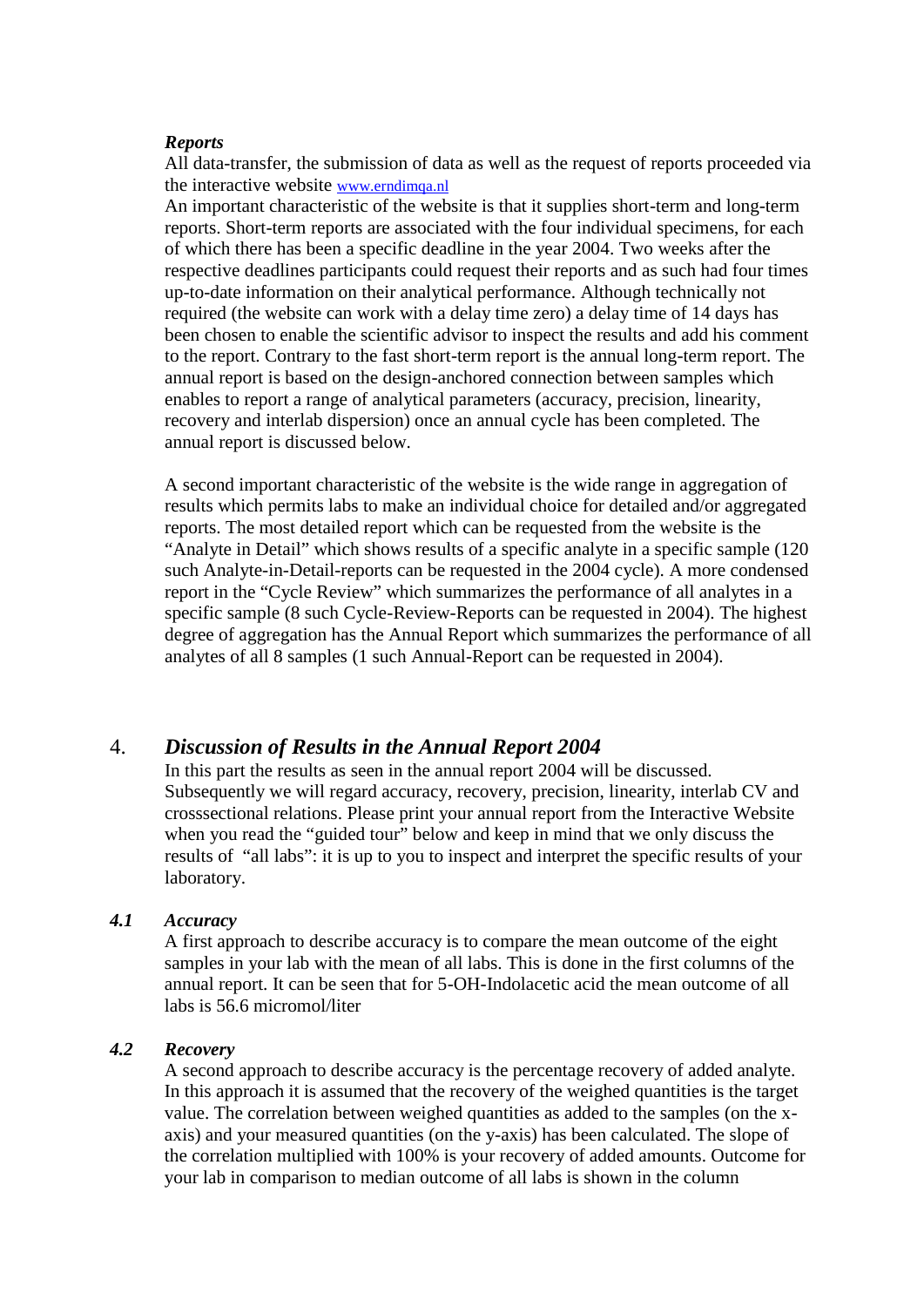"Recovery" in the Annual Report. For all labs the recovery ranges from 63% for Sodium Thiosulfate to 125% for Creatine. The overall recovery is 100%.

#### *4.3 Precision*

Reproducibility is an important parameter for quality in the laboratory and is encountered in the schemes' design. Samples come in pairs which can be regarded as duplicates from which CV's can be calculated (Intra Laboratory CV as indicator for reproducibility). Outcome for your lab in comparison to the median of all labs is shown in column "Precision" of the Annual Report. Precision ranges from 3.8% for Creatinine to 34.8% for Succinylacetone.

### *4.4 Linearity*

Linearity over the whole relevant analytical range is another important parameter for analytical quality. Again this is encountered in the schemes' design. With weighed quantities on the x-axis and your measured quantities on the y-axis the coefficient of regression ( r ) has been calculated. Outcome for your lab in comparison to the median of all labs is in the column "Linearity"of the Annual Report. It can be seen that the coefficient of regression ranges from 0.8932 for Succinylacetone to 0.9987 for Lactic acid

### *4.5 Interlab CV*

For comparison of outcome for one patient in different hospitals and for use of shared reference values it is relevant to have a high degree of harmonization between results of various laboratories. Part of the schemes' design is to monitor this by calculating the Interlaboratory CV. This, along with the number of laboratories who submitted results, is shown in the column "Data all Labs" in the Annual Report. It can be seen that most laboratories submitted results for Creatinine (85) whereas only 7 submitted results forThiosulfate. The Interlab CV ranges from 6.1% for Creatinine to 184.6% for pipecolic acid. The majority of the interlab CV's are worrying because these values reflect the wide dispersion of data.

#### *4.6 Cross Sectional Relations*

The various parameters as described above often have an interrelation: more than one parameter directs towards good or bad analytical control.

A typical example of good analytical control is Creatinine: many (85) laboratories submitted results, the reproducibility within the labs is good (precision of 3.8%), the Interlab CV is good with 6.1%, linearity is excellent (0.9972) and recovery is 104%. Creatinine will be measured in many institutes by the general clinical chemistry lab using commercial analyzers. It is, therefore, not logical to compare it's results with those of chromatographic analyzers.

On the opposite side is Sodium Thiosulfate with only 7 participating labs, a recovery of 63%, a linearity of 0.9433, an Intralab CV of 16.8% and an Interlab CV of 101.2%.

### *5. Summary*

The Annual Report, dealing with analytical performance in terms of accuracy, precision, linearity, recovery and interlab CV, shows a pattern similar to previous